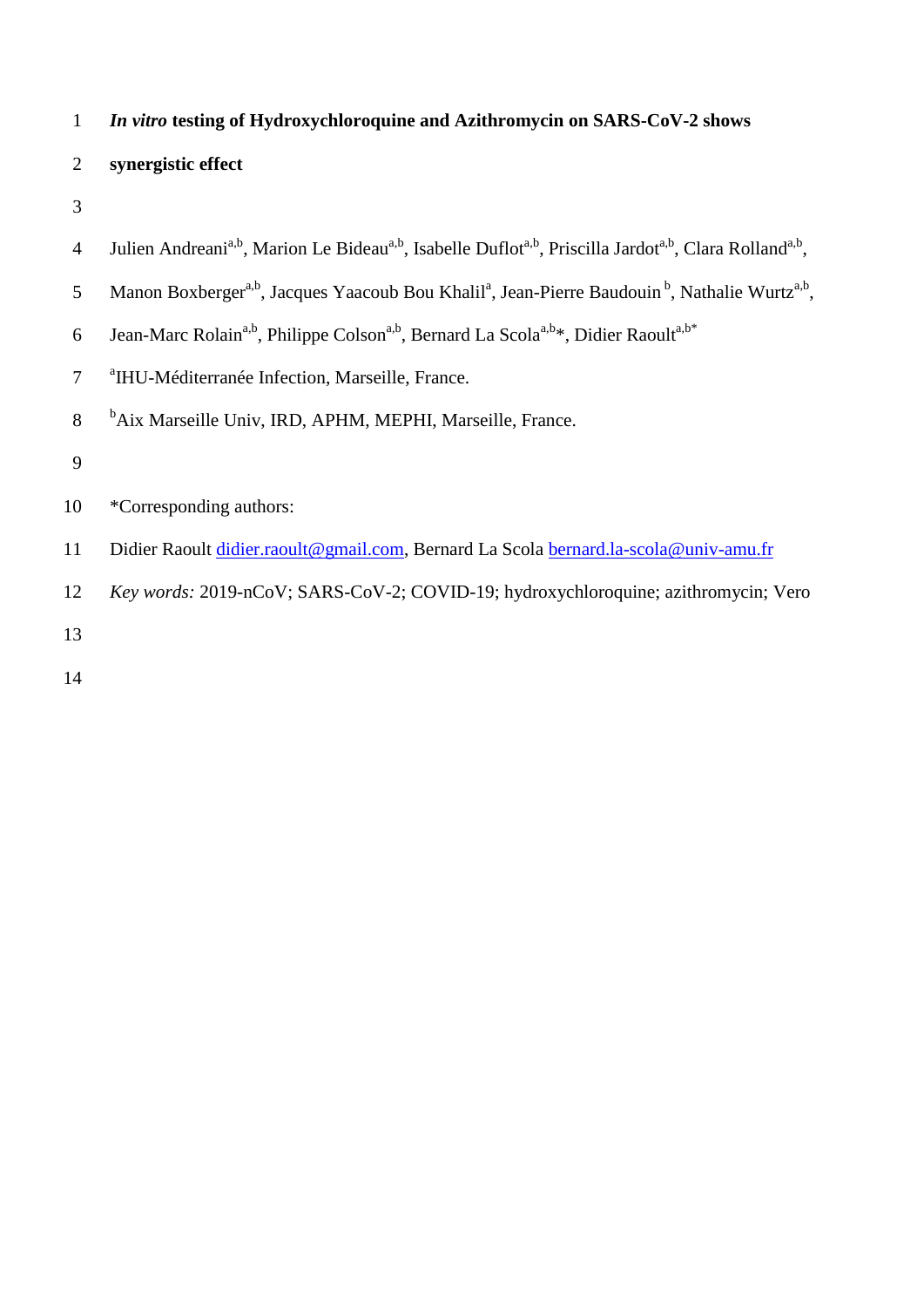# *Abstract*

| 16 | Human coronaviruses SARS-CoV-2 appeared at the end of 2019 and led to a pandemic with           |
|----|-------------------------------------------------------------------------------------------------|
| 17 | high morbidity and mortality. As there are currently no effective drugs targeting this virus,   |
| 18 | drug repurposing represents a short-term strategy to treat millions of infected patients at low |
| 19 | costs. Hydroxychloroquine showed an antiviral effect in vitro. In vivo it also showed efficacy, |
| 20 | especially when combined with azithromycin in a preliminary clinical trial. Here we             |
| 21 | demonstrate that the combination of hydroxychloroquine and azithromycin has a synergistic       |
| 22 | effect in vitro on SARS-CoV-2 at concentrations compatible with that obtained in Human          |
| 23 | lung.                                                                                           |
| 24 |                                                                                                 |
| 25 |                                                                                                 |
| 26 |                                                                                                 |
|    |                                                                                                 |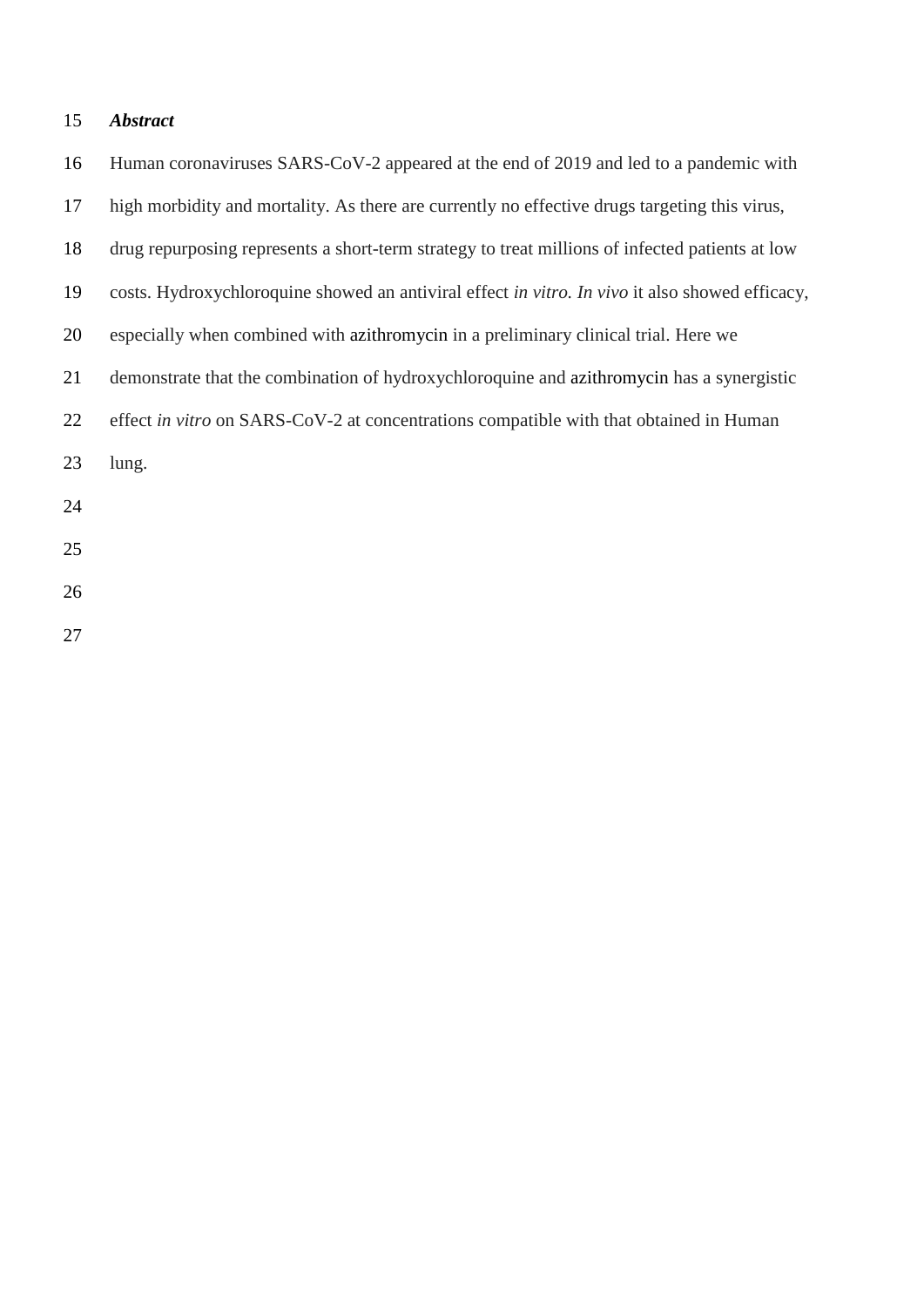#### **Background**

 Since the end of 2019, the world has encountered pandemic conditions attributable to a novel Coronavirus SARS-CoV 2 (1-3). This is the  $7<sup>th</sup>$  Coronavirus identified to infect the human population (*1;4;5*) and the first one that had pandemic potential in non-immune populations in the 21<sup>st</sup> century (6). Finding therapeutics is thus crucial, and it is proposed to do so by repurposing existing drugs (*7-9*). This strategy presents the advantages that safety profiles of such drugs are known and that they could be easily produced at relatively low cost, thus being quicker to deploy than new drugs or a vaccine. Chloroquine, a decades-old antimalarial agent, an analog of quinine, was known to inhibit the acidification of intracellular compartments (*10*) and has shown *in vitro* and *in vivo* (mice models) activity against different subtypes of Coronaviruses: SARS-CoV-1, MERS-CoV, HCoV-229E and HCoV-OC43 (*11-16*). In 2004 it was tested *in vitro* against SARS-CoV 1 (*17*) and caused a 99% reduction of viral replication after 3 days at 16 μM. Moreover, tests *in vitro* have shown inhibition of viral replication on SARS-CoV 2 detected by PCR and by CCK-8 assay (*18*). Hydroxychloroquine (hydroxychloroquine sulfate; 7-Chloro-4-[4-(N-ethyl-N-b-hydroxyethylamino)-1- methylbutylamino]quinoline sulfate) has shown activity against SARS-CoV2 *in vitro* and exhibited a less toxic profile (*19*). This drug is well known and currently used mostly to treat autoimmune diseases and also by our team to treat Q fever disease (*20;21*) and Whipple's disease (*22;23*). In those clinical contexts, concentrations obtained in serum are close to 0.4-1 µg/mL at the dose of 600 mg per day over several months (*24*). Clinical tests of chloroquine and hydroxychloroquine to treat COVID-19 are underway in China (*25*), with such trials using hydroxychloroquine in progress in the US (ClinicalTrials.gov Identifier: NCT04307693) and in Europe with the Discovery Trial. In this drug repurposing effort, antibacterial components have also been tested. Teicoplanin, a glycopeptide, was demonstrated *in vitro* to inhibit cellular penetration of Ebola virus (26) and SARS-CoV 2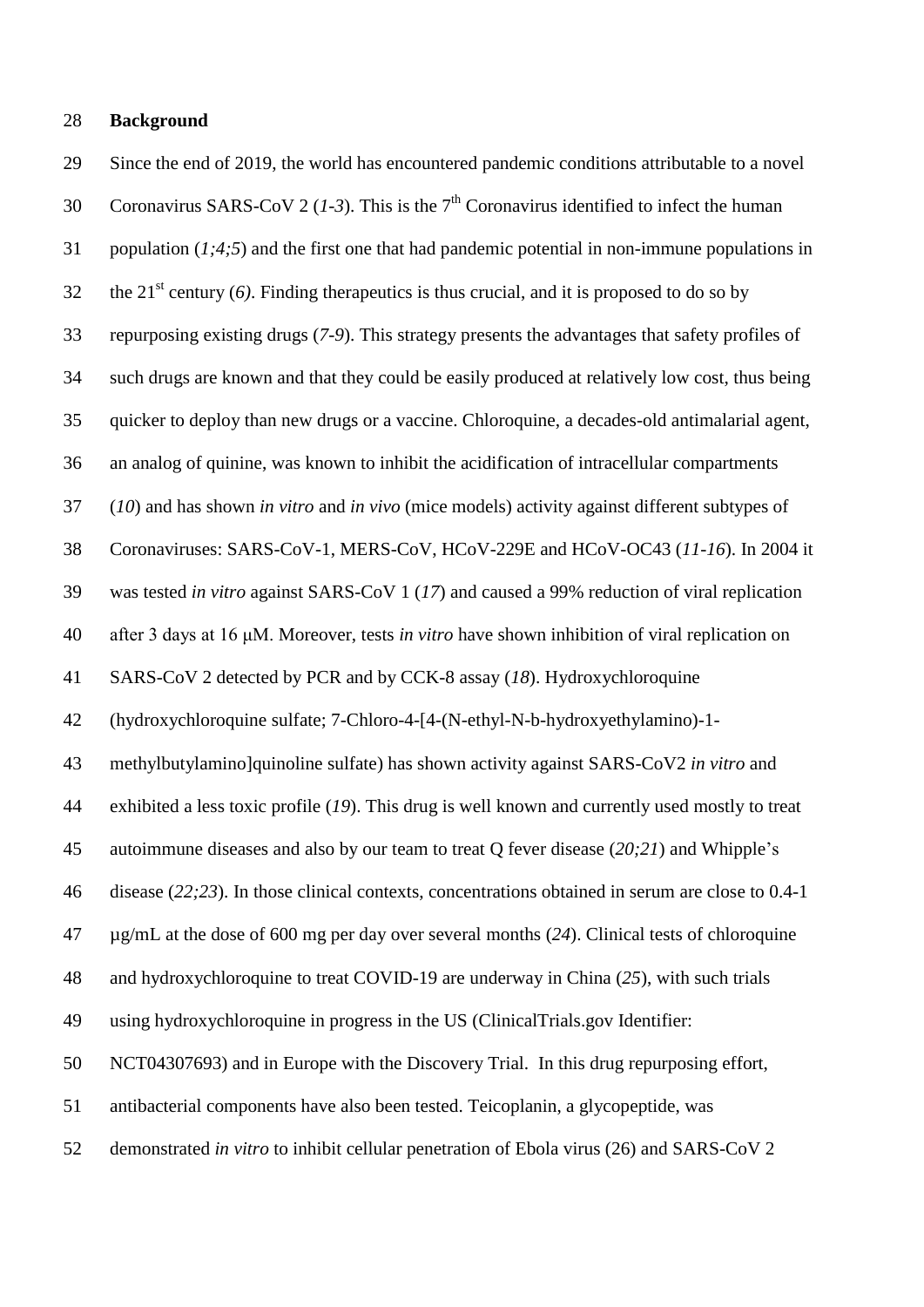(*27*). Azithromycin (azithromycin dihydrate), a macrolide, N-Methyl-11-aza-10-deoxo-10-

dihydroerythromycin A, has shown antiviral activity against Zika (*28-30*) . Azithromycin is a

well-known and safe drug, widely prescribed in the US, for example, with 12 million

treatment courses in children under 19 years of age alone. (*31*). A recent study has identified

these two compounds (azithromycin and hydroxychloroquine) among 97 total potentially

active agents as possible treatments for this disease (*32*).

In a preliminary clinical study, hydroxychloroquine and, with even greater potency, the

combination of hydroxychloroquine and azithromycin were found effective in reducing the

SARS-CoV-2 viral load in COVID-19 patients (*33*). Since the beginning of the epidemic in

the Marseille region we isolated numerous strains and we tested one of them, the SARS-CoV-

2 IHUMI-3, using different concentrations of hydroxychloroquine and azithromycin, alone

and in combination, with Vero E6 cells.

#### **Materials and Methods**

### **Viral isolation procedure and viral stock**

The procedure of viral isolation of our SARS-Cov 2 strain IHUMI-3 was detailed elsewhere

68 (33). The viral production was done in 75 cm<sup>2</sup> cell culture flask containing Vero E6 cells

(American type culture collection ATCC® CRL-1586™) in Minimum Essential Media

(Gibco, ThermoFischer) (MEM) with 4% of fetal bovine serum and 1% glutamine.

Cytopathic effect was monitored daily under an inverted microscope (Figure 1). After nearly

complete cell lysis (approximately 96 hours), viral supernatant was used for inoculation on

96-well plate.

### **Testing procedure for drugs**

75 Briefly, we prepared 96-well plates with  $5.10^5$  cells/mL of Vero E6 (200 $\mu$ L per well), using

MEM with 4% of fetal bovine serum and 1% L-glutamine. Plates were incubated overnight at

 $77\degree$  37°C in a CO<sub>2</sub> atmosphere. Drug concentrations tested were 1, 2 and 5  $\mu$ M for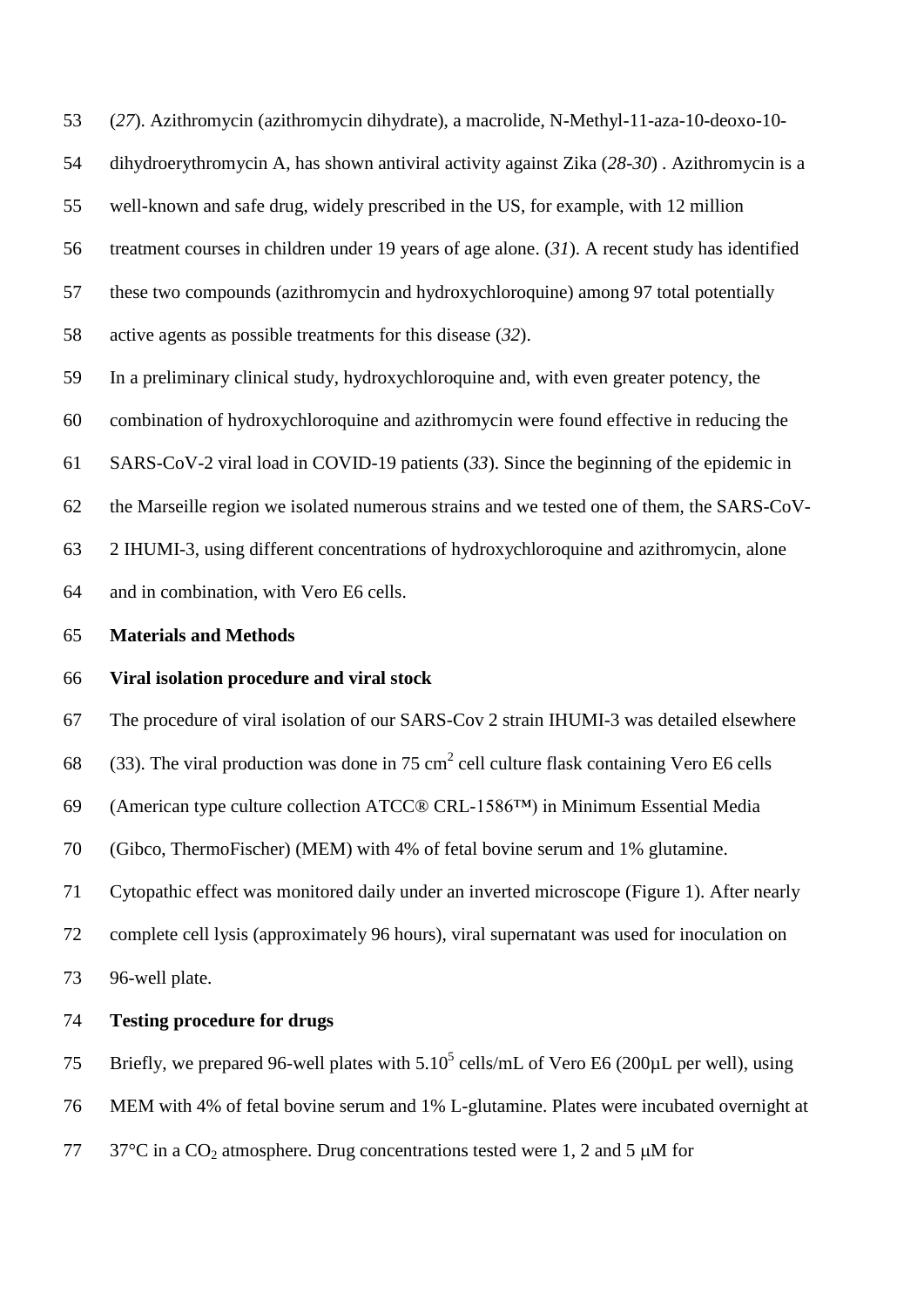78 hydroxychloroquine and 2, 5 and 10  $\mu$ M for azithromycin. We also tested combinations of these agents at these concentrations, each test done at least in triplicate. Four hours before infection, cell culture supernatant was removed and replaced by drugs diluted in the culture 81 medium. At t=0, virus suspension in culture medium was added to all wells except in negative 82 controls where 50 $\mu$ L of the medium was added. We tested two multiplicities of infection (MOI) at 2.5 and at 0.25. Then RT-PCR was done 30 minutes post-infection in one plate and 84 again at 60 hours post-infection on a second plate. For this,  $100 \mu L$  from each well was 85 collected and added to 100  $\mu$ L of the ready-use VXL buffer from QIAcube kit (Qiagen, Germany). The extraction was done using the manual High Pure RNA Isolation Kit (Roche Life Science), following the recommended procedures. The RT-PCR was done using the Roche RealTime PCR Ready RNA Virus Master Kit. The primers were designed against the E gene using the protocol of Amrane et al. (*34*) in the Roche LightCycler® 480 Instrument II. **Transmission electron microscopy and scanning electron microscopy procedures.** 91 Well supernatants samples (50µL) were fixed with 2.5% glutaraldehyde in 0.1 M cacodylate buffer for at least 1hour. For transmission electron microscopy negative staining, a drop of sample solution was adsorbed for 5 minutes onto formvar carbon films on 400 mesh nickel grids (FCF400-Ni, EMS). Grids were stained for 10 seconds with 0.2% Oolong Tea Extract (OTE) in 0.1 M cacodylate buffer. All steps were performed at room temperature. Electron micrographs were acquired on a Tecnai G2 transmission electron microscope (Thermo-97 Fischer/FEI) operated at 200 keV and equipped with a  $4096 \times 4096$  pixels resolution Eagle camera (FEI). The same grids were observed on scanning electron microscope SEM SU5000 microscope

**Results**

 No cytotoxicity was associated with drugs alone or in combination in control wells (without viruses). We detected RNA viral production from 25 to 16 cycle-thresholds (Ct,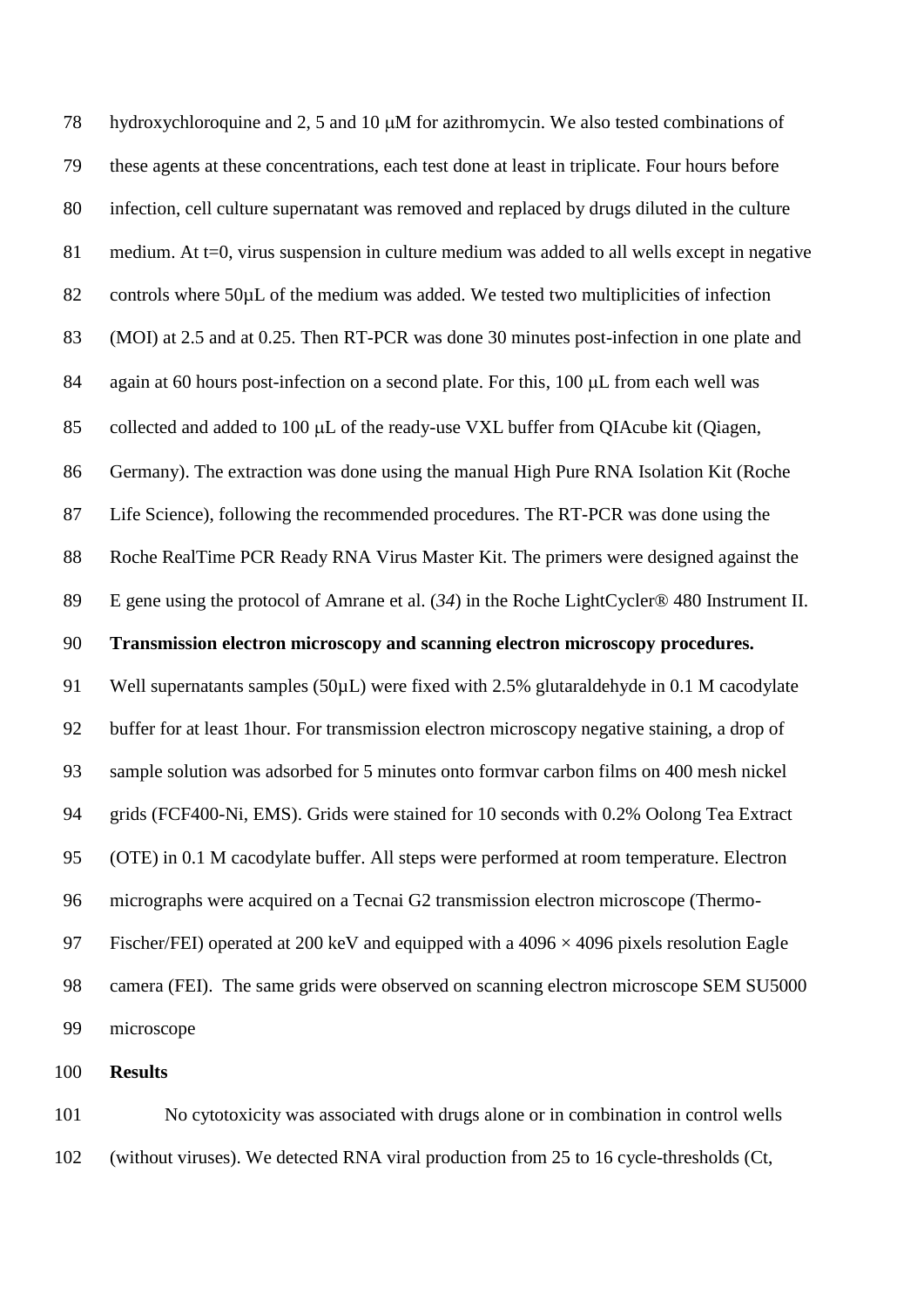inversely correlated with RNA copy numbers) for the positive control that was associated with cell lysis. In all cases, cell lysis at 60 hours was correlated with viral production as compared to control (Figure 2). At low MOI, azithromycin or hydroxychloroquine alone had no or low impact on the viral production compared to the positive control. We observed only a moderate effect for hydroxychloroquine at 5 µM in 2 of the 3 replicates (Figure 2a). For the combination of azithromycin and hydroxychloroquine, we observed inhibition of viral 109 replication for wells containing hydroxychloroquine at  $5 \mu M$  in combination with 110 azithromycin at 10 and 5  $\mu$ M (Figure 2b). Moreover, one cytopathic effect was observed at 60 hours post infection in these ten wells (Figure 3). Lack of multiplication of the virus in wells with azithromycin and hydroxychloroquine combination was confirmed by TEM and SEM observations (Figure 4). At high MOI, neither drug showed any effect on the cell lysis. The only condition where an effect was observed was the combination of hydroxychloroquine at 2  $\mu$ M and azithromycin at 10  $\mu$ M, leading to inhibition of viral replication measured by RT-

PCR.

### **Discussion**

 In this present work, we could confirm a moderate effect of hydroxychloroquine alone on SARS-CoV2 at low MOI as previously observed with the lowest concentrations used in a prior study (*19*). The most striking observation was the synergistic effect of the combination of hydroxychloroquine and azithromycin. As compared to other studies testing hydroxychloroquine for which viral growth was evaluated at 48h, our conditions with prolonged incubation time of 60 hours showed that this effect remained observable. As for MOI, even at the higher MOI of 2.5, as compared to the data of Liu et al. where the highest MOI was of 0.8, the effect of the combination to inhibit viral growth was quantified by RT- PCR. Hydroxychloroquine has been demonstrated *in vitro* to inhibit replication of SARS-CoVs 1 and 2 (*17;19*). Concentrations of drugs for our study were based on the known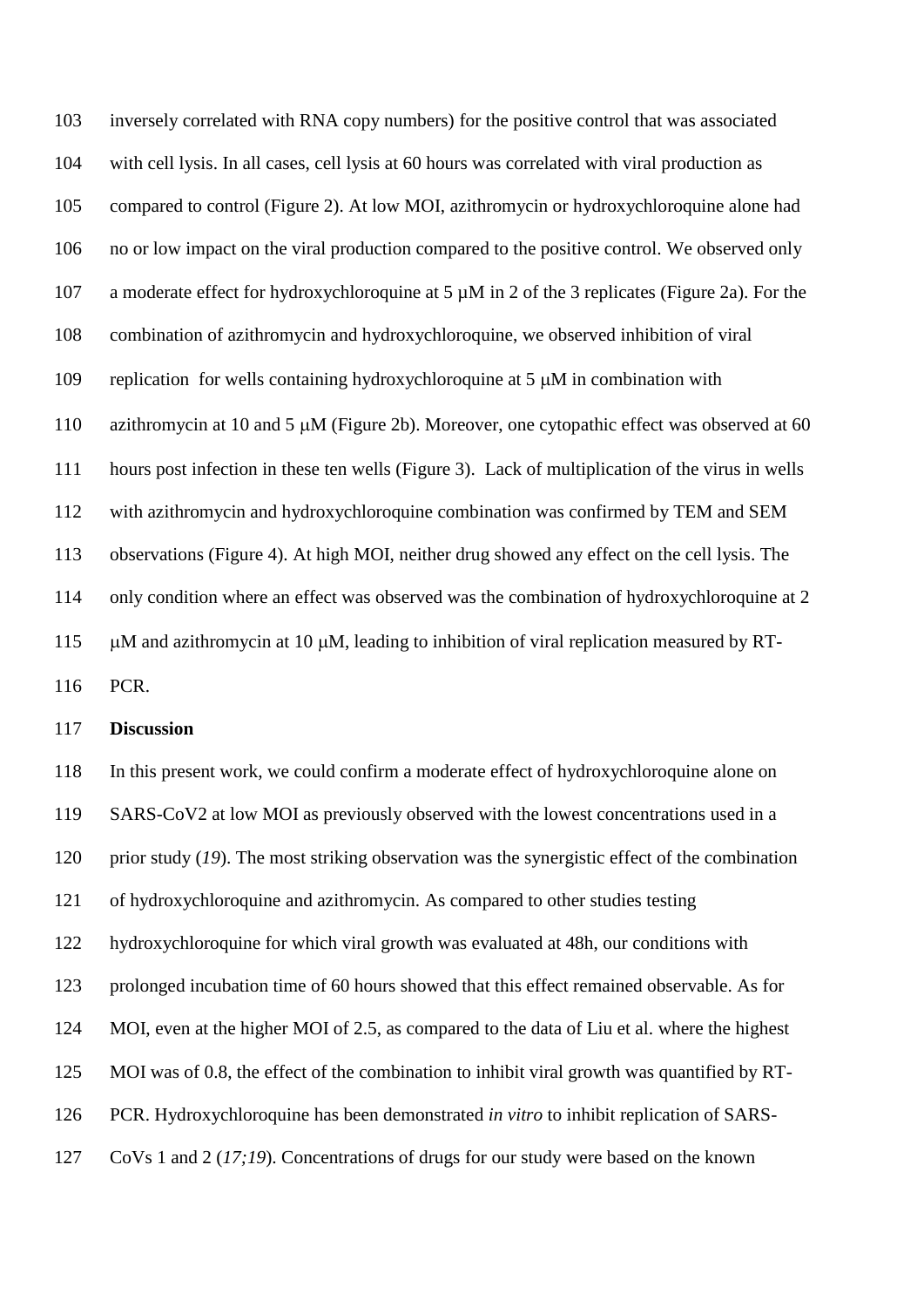cytotoxicity of the drugs (50% of cytotoxicity, EC 50) and their effect on microorganisms (50% inhibitory concentration, IC50). With Zika virus, azithromycin showed activity with an IC 50 range from 2.1 to 5.1 μM depending on MOI (28) without notable effect on EC 50 at high concentration (*29)*. On Vero E6 it was shown that for hydroxychloroquine, EC 50 is close to 250 μM (249.50 μM), which is significantly above the concentrations we tested herein (*19*). Against SARS-CoV 2, the IC 50 of hydroxychloroquine was determined to be 4.51, 4.06, 17.31, and 12.96 μM with various MOI of 0.01, 0.02, 0.2, and 0.8, respectively. One of the main criticisms of previously published data was that drug concentrations for viral inhibition used *in vitro* are difficult to translate clinically due to side effects that would occur at those concentrations. The synergy between azithromycin and hydroxychloroquine that we observed herein is at concentrations achieved *in vivo* and detected in pulmonary tissues (*35- 37*). Our data are thus in agreement with the clinical efficacy of the combination of hydroxychloroquine and azithromycin demonstrated by Gautret et al. (*33*). They support the clinical use of this drug combination, especially at the early stage of the COVID-19 infection before the patients develop respiratory distress syndrome with associated cytokine storm and become less treatable by any antiviral treatment.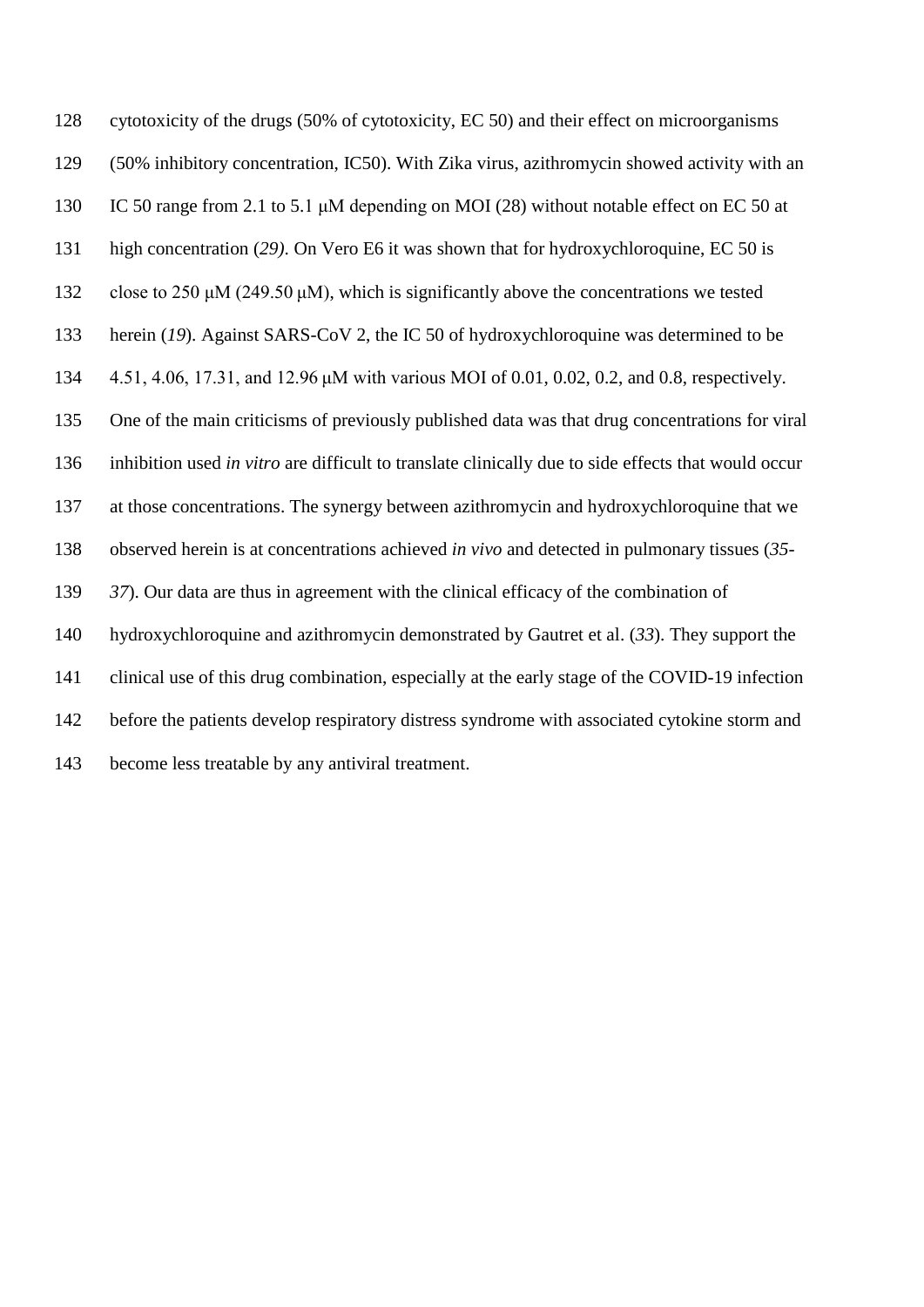## **References**

| 146 |     | (1) Zhu N, Zhang D, Wang W, Li X, Yang B, Song J, et al. A Novel Coronavirus from       |
|-----|-----|-----------------------------------------------------------------------------------------|
| 147 |     | Patients with Pneumonia in China, 2019. N Engl J Med. 2020 Feb 20;382(8):727-33.        |
| 148 | (2) | Guan WJ, Ni ZY, Hu Y, Liang WH, Ou CQ, He JX, et al. Clinical Characteristics of        |
| 149 |     | Coronavirus Disease 2019 in China. N Engl J Med. 2020 Feb 28.                           |
| 150 | (3) | Rothe C, Schunk M, Sothmann P, Bretzel G, Froeschl G, Wallrauch C, et al.               |
| 151 |     | Transmission of 2019-nCoV Infection from an Asymptomatic Contact in Germany. N          |
| 152 |     | Engl J Med. 2020 Mar 5;382(10):970-1.                                                   |
| 153 |     | (4) Zaki AM, van BS, Bestebroer TM, Osterhaus AD, Fouchier RA. Isolation of a novel     |
| 154 |     | coronavirus from a man with pneumonia in Saudi Arabia. N Engl J Med. 2012 Nov           |
| 155 |     | 8;367(19):1814-20.                                                                      |
| 156 | (5) | Vabret A, Dina J, Gouarin S, Petitjean J, Tripey V, Brouard J, et al. Human (non-       |
| 157 |     | severe acute respiratory syndrome) coronavirus infections in hospitalised children in   |
| 158 |     |                                                                                         |
|     |     | France. J Paediatr Child Health. 2008 Apr; 44(4): 176-81.                               |
| 159 | (6) | Morens DM, Folkers GK, Fauci AS. What is a pandemic? J Infect Dis. 2009 Oct             |
| 160 |     | $1;200(7):1018-21.$                                                                     |
| 161 | (7) | Kruse RL. Therapeutic strategies in an outbreak scenario to treat the novel coronavirus |
| 162 |     | originating in Wuhan, China. F1000Res. 2020;9:72.                                       |
| 163 | (8) | Lai CC, Shih TP, Ko WC, Tang HJ, Hsueh PR. Severe acute respiratory syndrome            |
| 164 |     | coronavirus 2 (SARS-CoV-2) and coronavirus disease-2019 (COVID-19): The                 |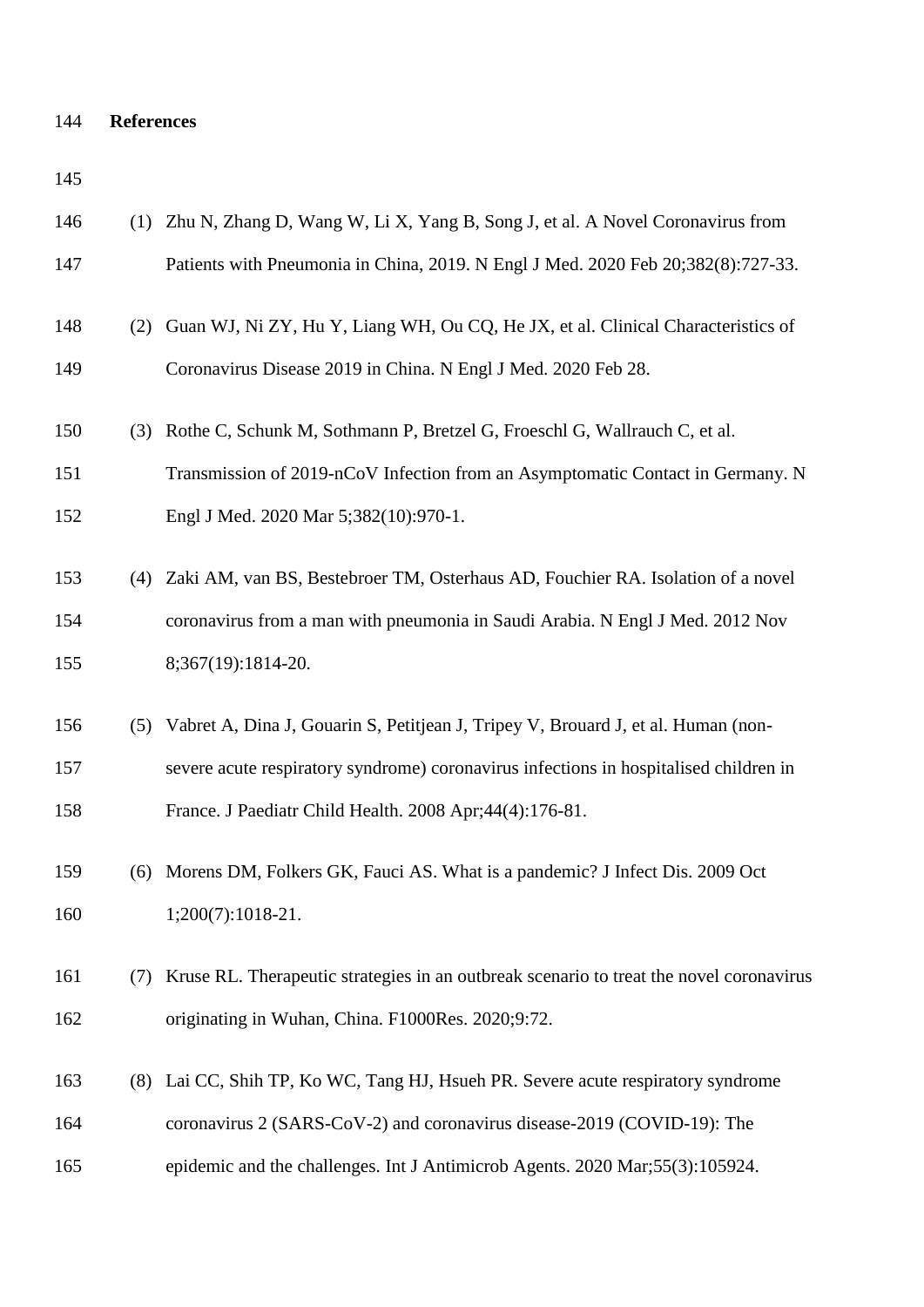| 166 |      | (9) Colson P, Rolain JM, Lagier JC, Brouqui P, Raoult D. Chloroquine and                 |
|-----|------|------------------------------------------------------------------------------------------|
| 167 |      | hydroxychloroquine as available weapons to fight COVID-19. Int J Antimicrob              |
| 168 |      | Agents. 2020 Mar 4;105932.                                                               |
| 169 | (10) | Ohkuma S, Poole B. Fluoresence probe measurement of the intralysosomal pH in             |
| 170 |      | living cells and the perturbation of pH various agents. Proc Natl Acad Sci USA.          |
| 171 |      | 1978;75:3327-31.                                                                         |
| 172 |      | (11) Keyaerts E, Li S, Vijgen L, Rysman E, Verbeeck J, Van RM, et al. Antiviral activity |
| 173 |      | of chloroquine against human coronavirus OC43 infection in newborn mice.                 |
| 174 |      | Antimicrob Agents Chemother. 2009 Aug;53(8):3416-21.                                     |
| 175 | (12) | Vincent MJ, Bergeron E, Benjannet S, Erickson BR, Rollin PE, Ksiazek TG, et al.          |
| 176 |      | Chloroquine is a potent inhibitor of SARS coronavirus infection and spread. Virol J.     |
| 177 |      | 2005 Aug 22;2:69.                                                                        |
| 178 | (13) | Savarino A, Boelaert JR, Cassone A, Majori G, Cauda R. Effects of chloroquine on         |
| 179 |      | viral infections: an old drug against today's diseases? Lancet Infect Dis. 2003          |
| 180 |      | Nov;3(11):722-7.                                                                         |
| 181 |      | (14) de Wilde AH, Jochmans D, Posthuma CC, Zevenhoven-Dobbe JC, van NS,                  |
| 182 |      | Bestebroer TM, et al. Screening of an FDA-approved compound library identifies four      |
| 183 |      | small-molecule inhibitors of Middle East respiratory syndrome coronavirus replication    |
| 184 |      | in cell culture. Antimicrob Agents Chemother. 2014 Aug; 58(8): 4875-84.                  |
| 185 | (15) | Kono M, Tatsumi K, Imai AM, Saito K, Kuriyama T, Shirasawa H. Inhibition of              |
| 186 |      | human coronavirus 229E infection in human epithelial lung cells (L132) by                |
| 187 |      | chloroquine: involvement of p38 MAPK and ERK. Antiviral Res. 2008                        |
| 188 |      | Feb; 77(2): 150-2.                                                                       |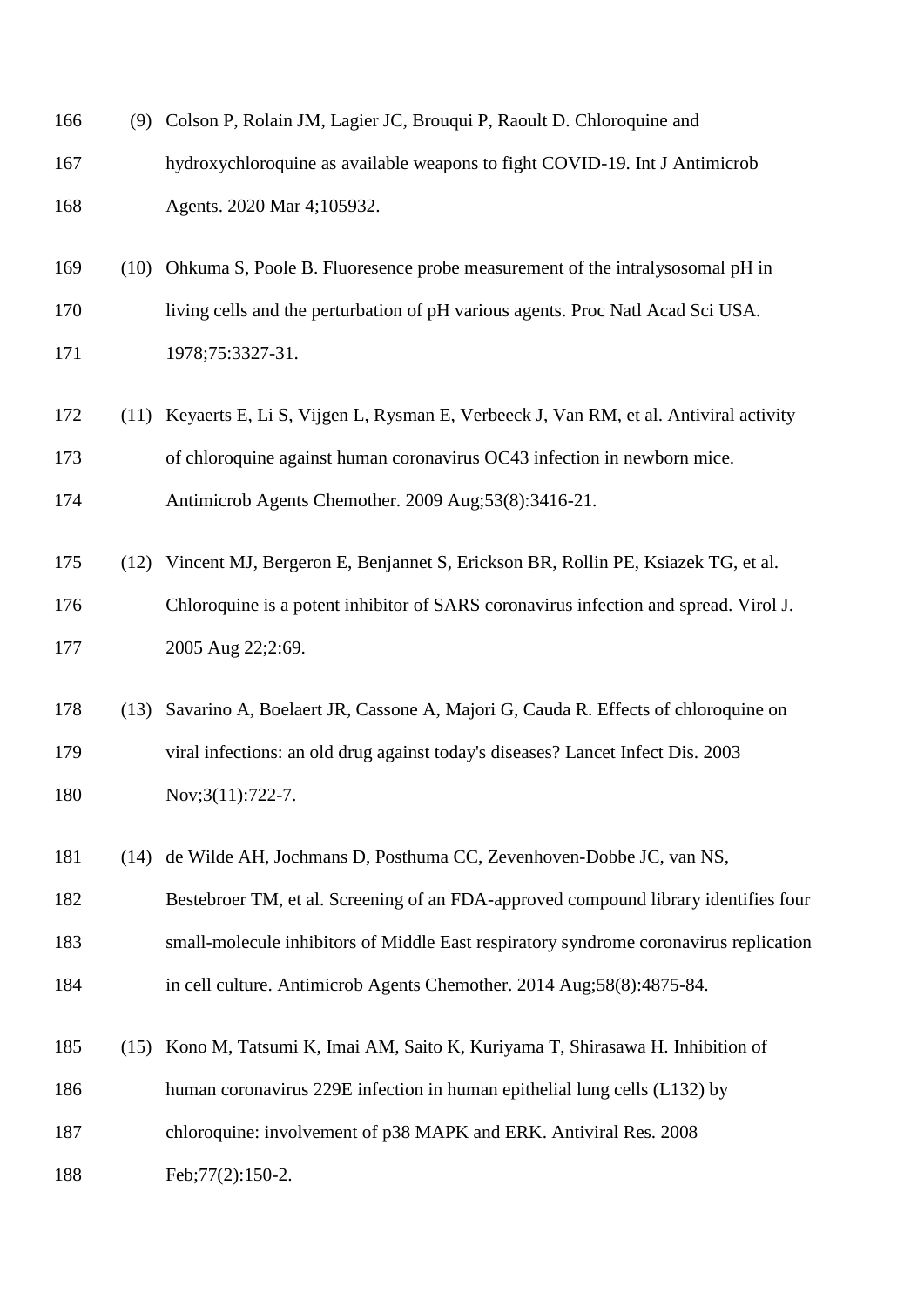| 189 |      | (16) Devaux CA, Rolain JM, Colson P, Raoult D. New insights on the antiviral effects of |
|-----|------|-----------------------------------------------------------------------------------------|
| 190 |      | chloroquine against coronavirus: what to expect for COVID-19? Int J Antimicrob          |
| 191 |      | Agents. 2020 Mar 11;105938.                                                             |
| 192 | (17) | Keyaerts E, Vijgen L, Maes P, Neyts J, Van RM. In vitro inhibition of severe acute      |
| 193 |      | respiratory syndrome coronavirus by chloroquine. Biochem Biophys Res Commun.            |
| 194 |      | 2004 Oct 8;323(1):264-8.                                                                |
| 195 | (18) | Wang M, Cao R, Zhang L, Yang X, Liu J, Xu M, et al. Remdesivir and chloroquine          |
| 196 |      | effectively inhibit the recently emerged novel coronavirus (2019-nCoV) in vitro. Cell   |
| 197 |      | Res. 2020 Mar;30(3):269-71.                                                             |
| 198 | (19) | Liu J, Cao R, Xu M, Wang X, Zhang H, Hu H, et al. Hydroxychloroquine, a less toxic      |
| 199 |      | derivative of chloroquine, is effective in inhibiting SARS-CoV-2 infection in vitro.    |
| 200 |      | Cell Discov. 2020;6:16.                                                                 |
| 201 | (20) | Raoult D, Houpikian P, Tissot-Dupont H, RISS JM, Arditi-Djiane J, Brouqui P.            |
| 202 |      | Treatment of Q fever endocarditis : comparison of two regimens containing               |
| 203 |      | doxycycline and ofloxacin or hydroxychloroquine. Arch Intern Med.                       |
| 204 |      | 1999;159(2):167-73.                                                                     |
| 205 | (21) | Raoult D, Drancourt M, Vestris G. Bactericidal effect of Doxycycline associated with    |
| 206 |      | lysosomotropic agents on Coxiella burnetii in P388D1 cells. Antimicrob Agents           |
| 207 |      | Chemother. 1990;34:1512-4.                                                              |
| 208 | (22) | Boulos A, Rolain JM, Raoult D. Antibiotic susceptibility of Tropheryma whipplei in      |
| 209 |      | MRC5 cells. Antimicrob Agent Chemother. 2004;48(3):747-52.                              |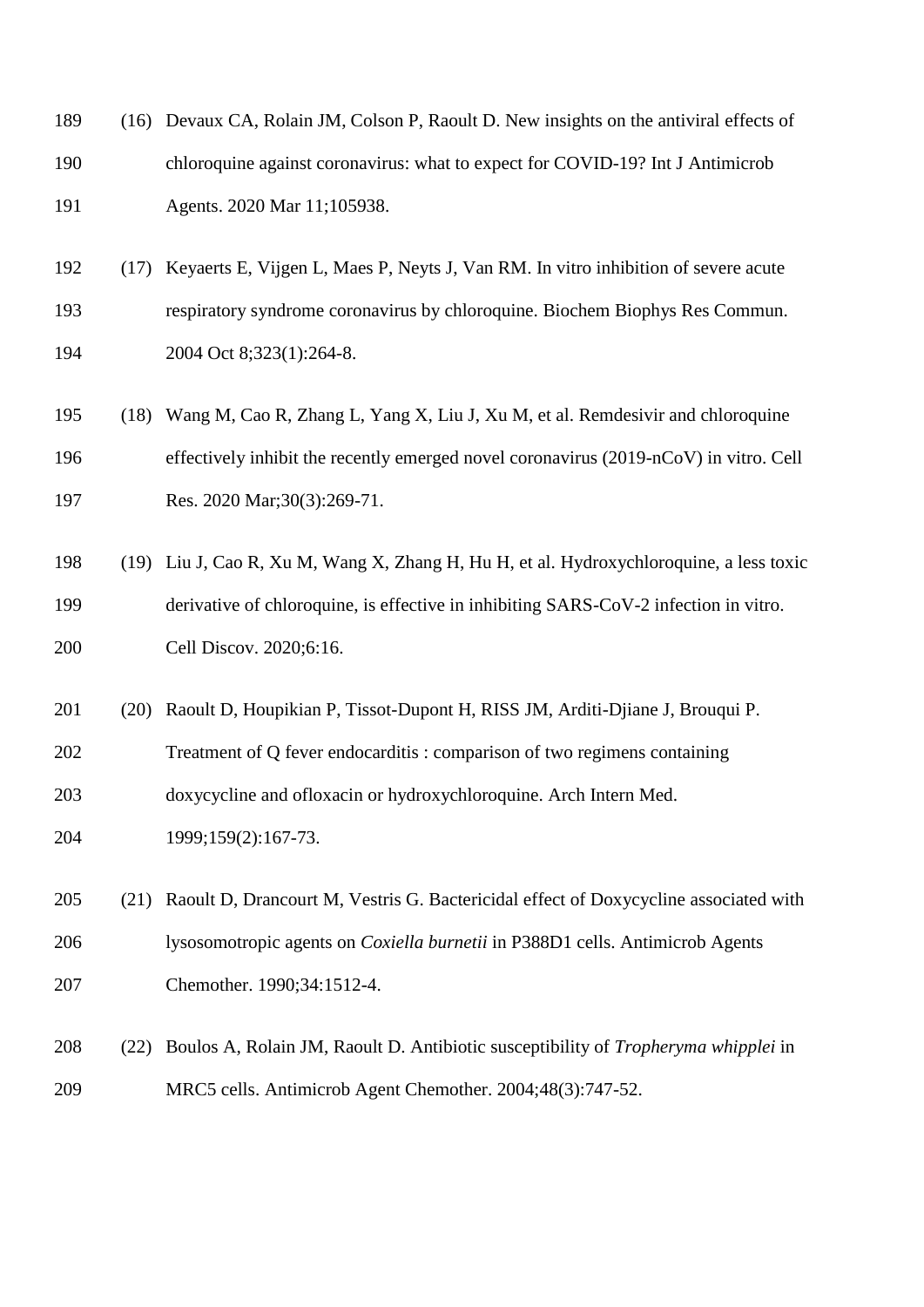(23) Fenollar F, Puechal X, Raoult D. Whipple's disease. N Engl J Med. 2007 Jan 4;356(1):55-66.

| 212<br>(24) | Armstrong N, Richez M, Raoult D, Chabriere E. Simultaneous UHPLC-UV analysis          |
|-------------|---------------------------------------------------------------------------------------|
| 213         | of hydroxychloroquine, minocycline and doxycycline from serum samples for the         |
| 214         | therapeutic drug monitoring of Q fever and Whipple's disease. J Chromatogr B Analyt   |
| 215         | Technol Biomed Life Sci. 2017 Aug 15;1060:166-72.                                     |
| 216<br>(25) | Gao J, Tian Z, Yang X. Breakthrough: Chloroquine phosphate has shown apparent         |
| 217         | efficacy in treatment of COVID-19 associated pneumonia in clinical studies. Biosci    |
| 218         | Trends. 2020 Feb 19.                                                                  |
| 219<br>(26) | Wang Y, Cui R, Li G, Gao Q, Yuan S, Altmeyer R, et al. Teicoplanin inhibits Ebola     |
| 220         | pseudovirus infection in cell culture. Antiviral Res. 2016 Jan; 125:1-7.              |
| 221<br>(27) | Zhang J, Ma X, Yu F, Liu J, Zou F, Pan T, et al. Teicoplanin potently blocks the cell |
| 222         | entry of 2019-nCoV. bioRxiv 2020;https://doi.org/10.1101/2020.02.05.935387.           |
| 223<br>(28) | Retallack H, Di LE, Arias C, Knopp KA, Laurie MT, Sandoval-Espinosa C, et al. Zika    |
| 224         | virus cell tropism in the developing human brain and inhibition by azithromycin. Proc |
| 225         | Natl Acad Sci U S A. 2016 Dec 13;113(50):14408-13.                                    |
| 226<br>(29) | Bosseboeuf E, Aubry M, Nhan T, de Pina JJ, Rolain JM, Raoult D, et al.                |
| 227         | Azithromycin Inhibits the Replication of Zika Virus. J Antivir Antiretrovir.          |
| 228         | 2018;10(1):6-11.                                                                      |
| 229<br>(30) | Li C, Zu S, Deng YQ, Li D, Parvatiyar K, Quanquin N, et al. Azithromycin Protects     |
| 230         | against Zika virus Infection by Upregulating virus-induced Type I and III Interferon  |
| 231         | Responses. Antimicrob Agents Chemother. 2019 Sep 16.                                  |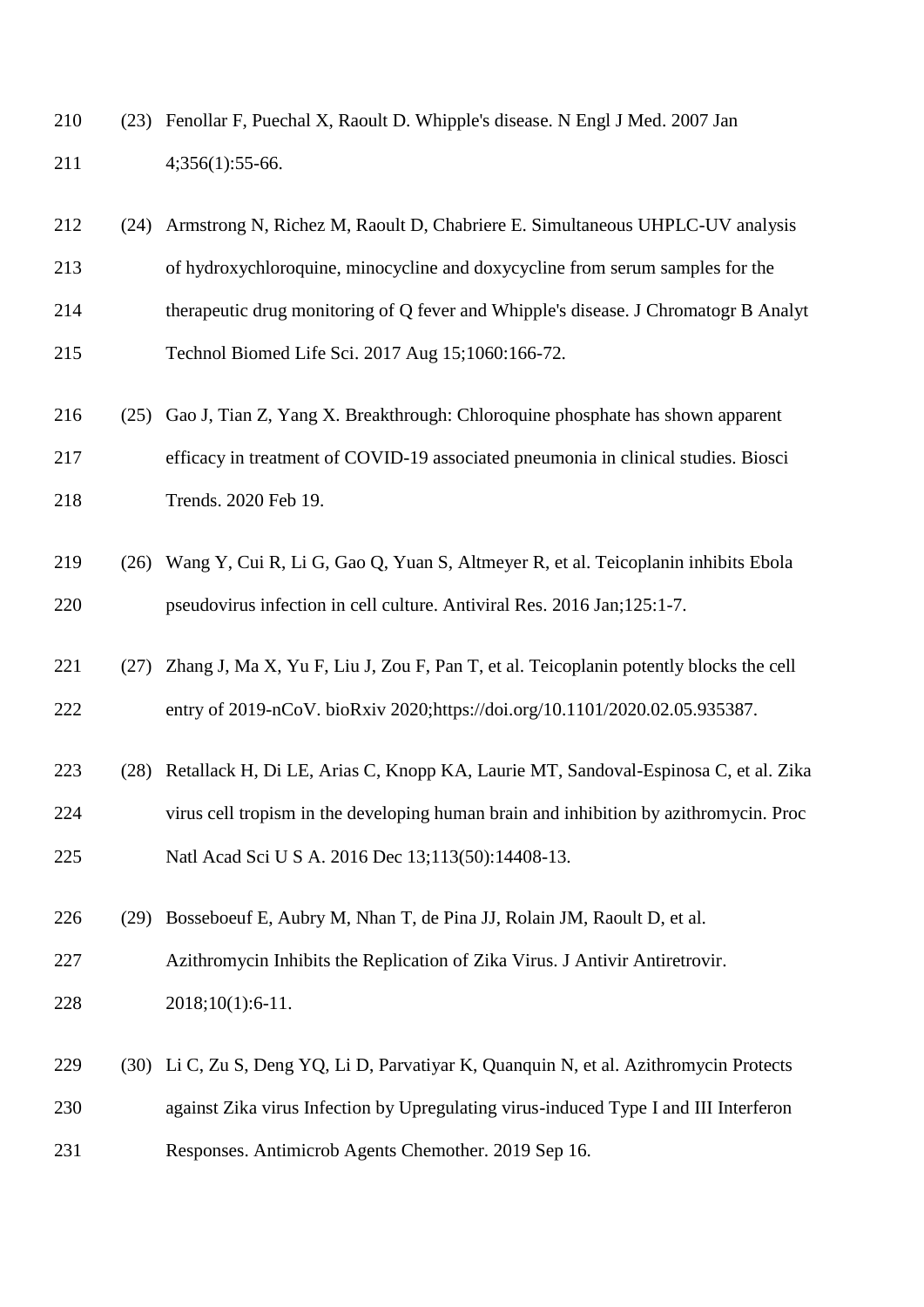| 232 | (31) | Fleming-Dutra KE, Demirjian A, Bartoces M, Roberts RM, Taylor TH, Jr., Hicks LA.          |
|-----|------|-------------------------------------------------------------------------------------------|
| 233 |      | Variations in Antibiotic and Azithromycin Prescribing for Children by Geography and       |
| 234 |      | Specialty-United States, 2013. Pediatr Infect Dis. J 2018 Jan; 37(1): 52-8.               |
| 235 | (32) | Nabirothckin S, Peluffo AE, Bouaziz J, Cohen D. Focusing on the Unfolded Protein          |
| 236 |      | Response and Autophagy Related Pathways to Reposition Common Approved Drugs               |
| 237 |      | against COVID-19. Preprints 2020;doi: 10.20944/preprints 202003.0302.v1.                  |
| 238 | (33) | Gautret P, Lagier JC, Parola P, Hoang VT, Meddeb L, Mailhe M, et al.                      |
| 239 |      | Hydroxychloroquine and azithromycin as a treatment of COVID-19: results of an             |
| 240 |      | open-label non-randomized clinical trial. Int J Antimicrob Agents. 2020 Mar               |
| 241 |      | 20;105949.                                                                                |
| 242 | (34) | Amrane S, Tissot-Dupont H, Doudier B, Eldin C, Hocquart M, Mailhe M, et al. Rapid         |
| 243 |      | viral diagnosis and ambulatory management of suspected COVID-19 cases presenting          |
| 244 |      | at the infections diseases referral hospital in Marseille, France, -January 31st to March |
| 245 |      | 1st, 2020: A respiratory virus snapshot. Travel Med Infect Dis. 2020; in press.           |
| 246 |      | (35) Laaksonen AL, Koskiahde V, Juva K. Dosage of antimalarial drugs for children with    |
| 247 |      | juvenile rheumatoid arthritis and systemic lupus erythematosus. A clinical study with     |
| 248 |      | determination of serum concentrations of chloroquine and hydroxychloroquine. Scand        |
| 249 |      | J Rheumatol. 1974;3(2):103-8.                                                             |
| 250 | (36) | Olsen KM, San PG, Gann LP, Gubbins PO, Halinski DM, Campbell GD, Jr.                      |
| 251 |      | Intrapulmonary pharmacokinetics of azithromycin in healthy volunteers given five          |
| 252 |      | oral doses. Antimicrob Agents Chemother. 1996 Nov;40(11):2582-5.                          |
| 253 | (37) | Baldwin DR, Wise R, Andrews JM, Ashby JP, Honeybourne D. Azithromycin                     |
| 254 |      | concentrations at the sites of pulmonary infection. Eur Respir J. 1990 Sep;3(8):886-90.   |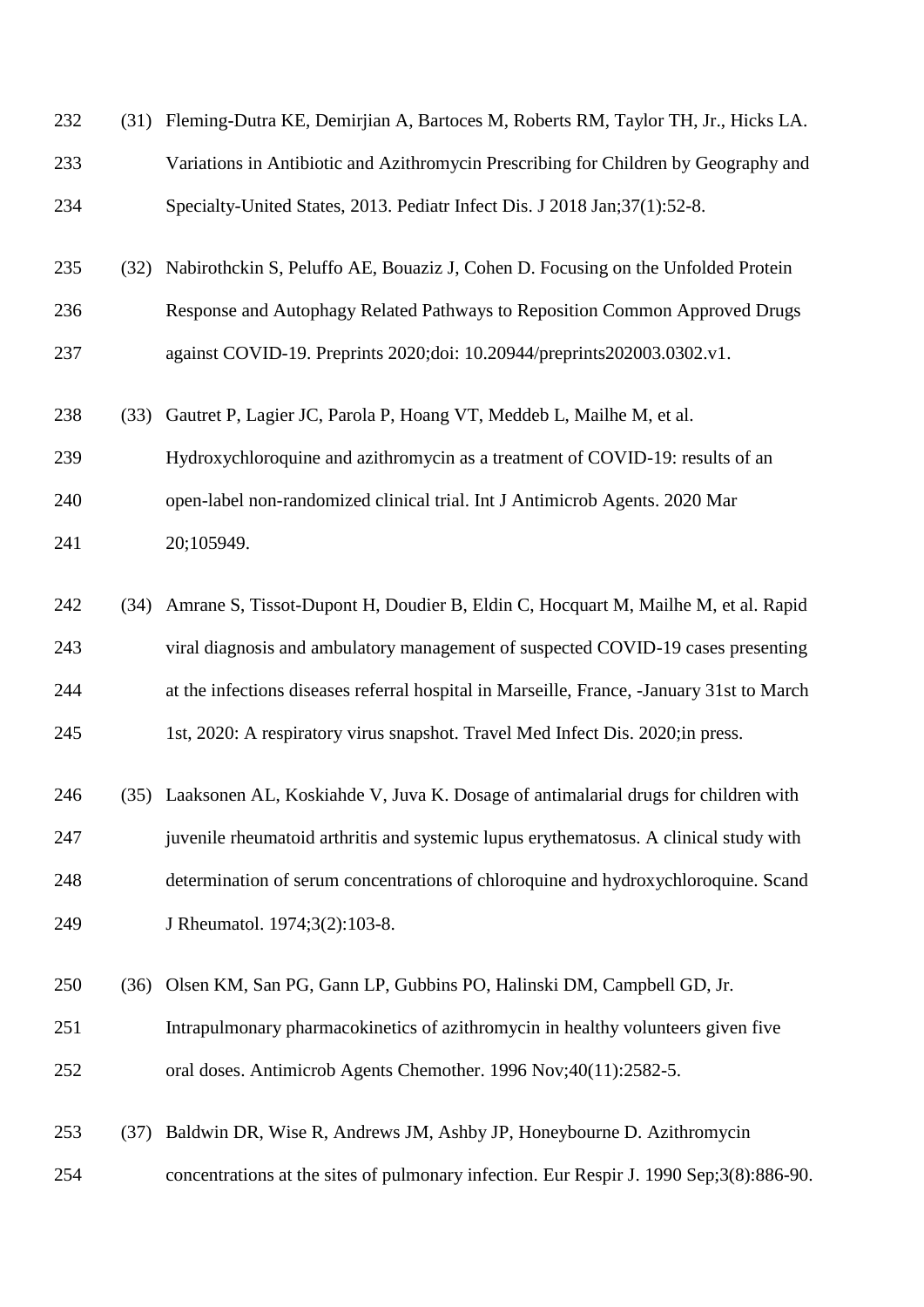

#### **Conflicts of Interest:**

 Authors would like to declare that Didier Raoult is a consultant in microbiology for Hitachi High-Tech Corporation. Funding sources had no role in the design and conduct of the study, collection, management, analysis, and interpretation of the data; and preparation, review, or approval of the manuscript. The others authors declare no conflict of interest.

**Acknowledgments:** The authors are indebted to David Scheim for background literature

searching and editing the English version of this paper. We sincerely thank Takashi Irie,

Kyoko Imai, Shigeki Matsubara, Taku Sakazume, Toshihide Agemura, Yusuke Ominami, and

the Hitachi team of Japan (Hitachi High-Tech Corporation,Toranomon Hills Business Tower,

1-17-1 Toranomon, Minato-ku, Tokyo 105-6409, Japan) for the collaborative study conducted

together with IHU Méditerranée Infection, and for the installation of a SU5000 microscope at

IHU Méditerranée Infection.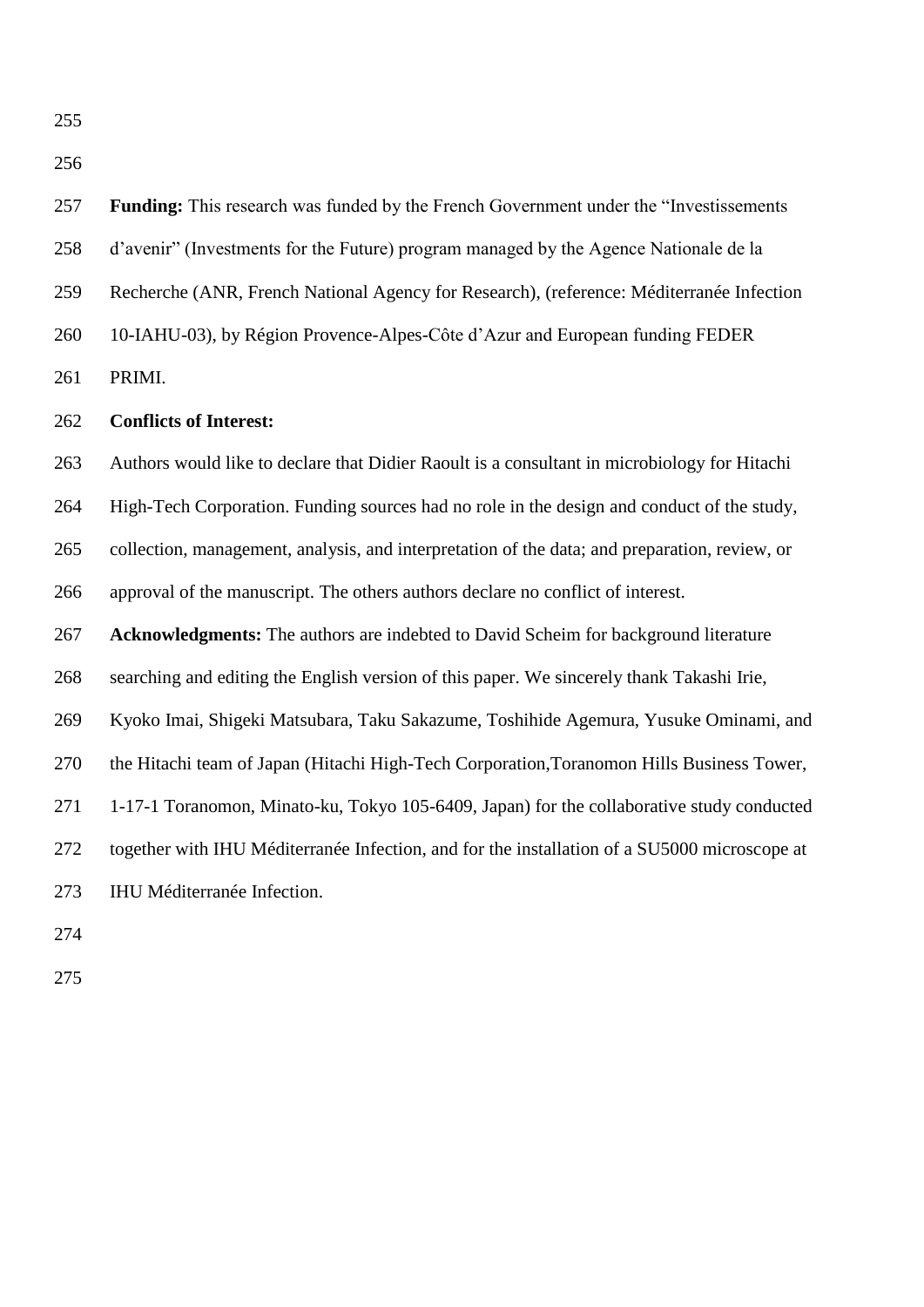# **Figure 1: Observations of infected Vero E6 Monolayer**.

- Observation was done 48 hours post infection by the SARS-CoV 2 strain IHUMI-3.
- Magnitude X400. The picture was captured on ZEISS AxioCam ERC 5s.
- 

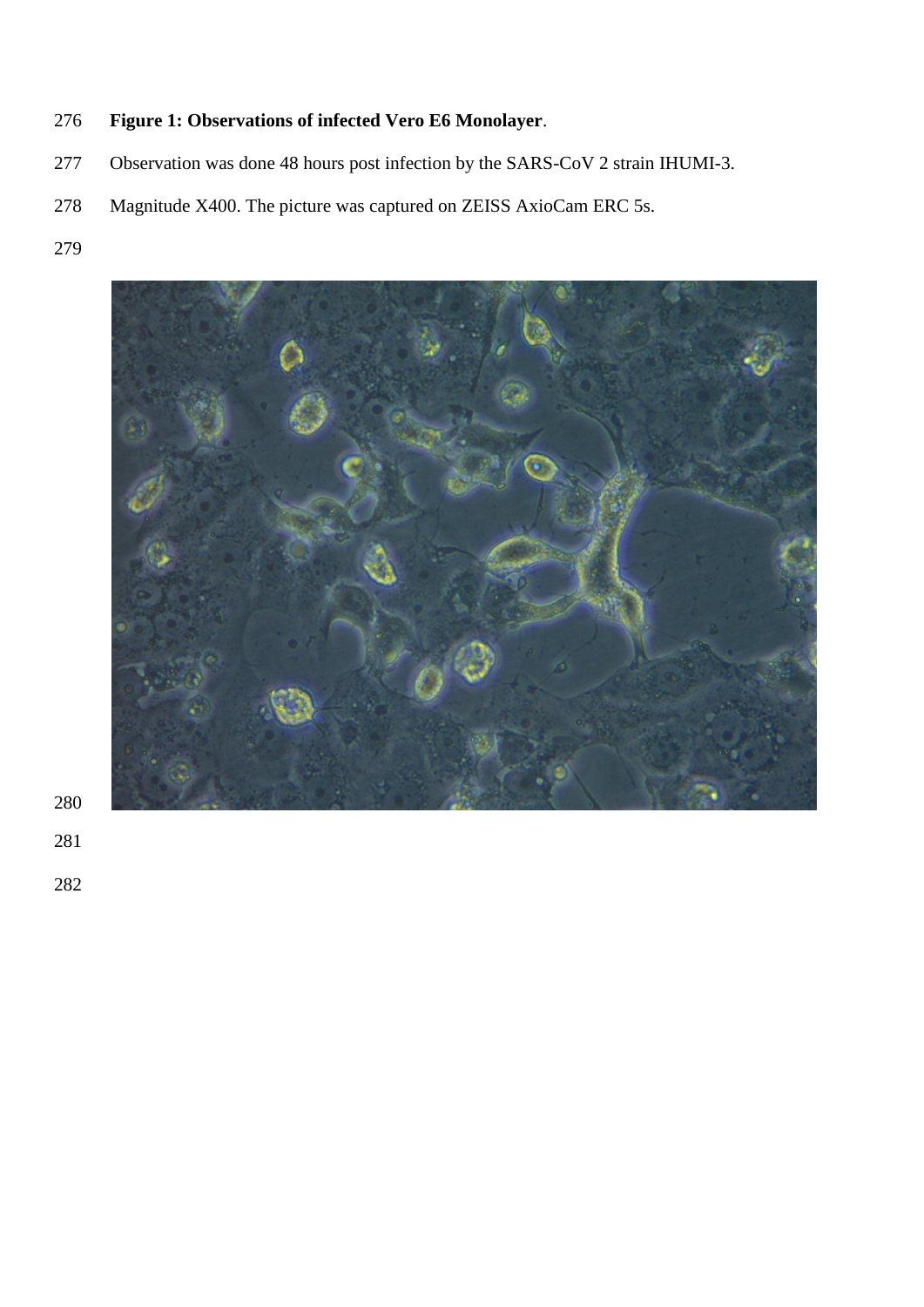#### **Figure 2: RNA viral quantification between 0 and 60 hours post infection.**

 Ordered axis represents the number of cycle-thresholds obtained by RT-PCR. For each condition, the first histogram, in blue, represents average RNA cycle-thresholds quantification at H0, and the second histogram, in green, represents average RNA viral quantification 60 hours post-infection. Standard deviation scales are present for each condition (number of 288 replicates was indicated for all conditions as  $n=Y$  and  $n=7$  for the positive control). **2A.** represents molecules tested alone, A10 is for azithromycin at 10  $\mu$ M, A5 at 5  $\mu$ M, A2 is 290 at 2  $\mu$ M, H<sub>2</sub> is for hydroxychloroquine at 5  $\mu$ M, H<sub>2</sub> for 2  $\mu$ M, H<sub>1</sub> for 1  $\mu$ M. **2B**. represents the combination of molecules tested.

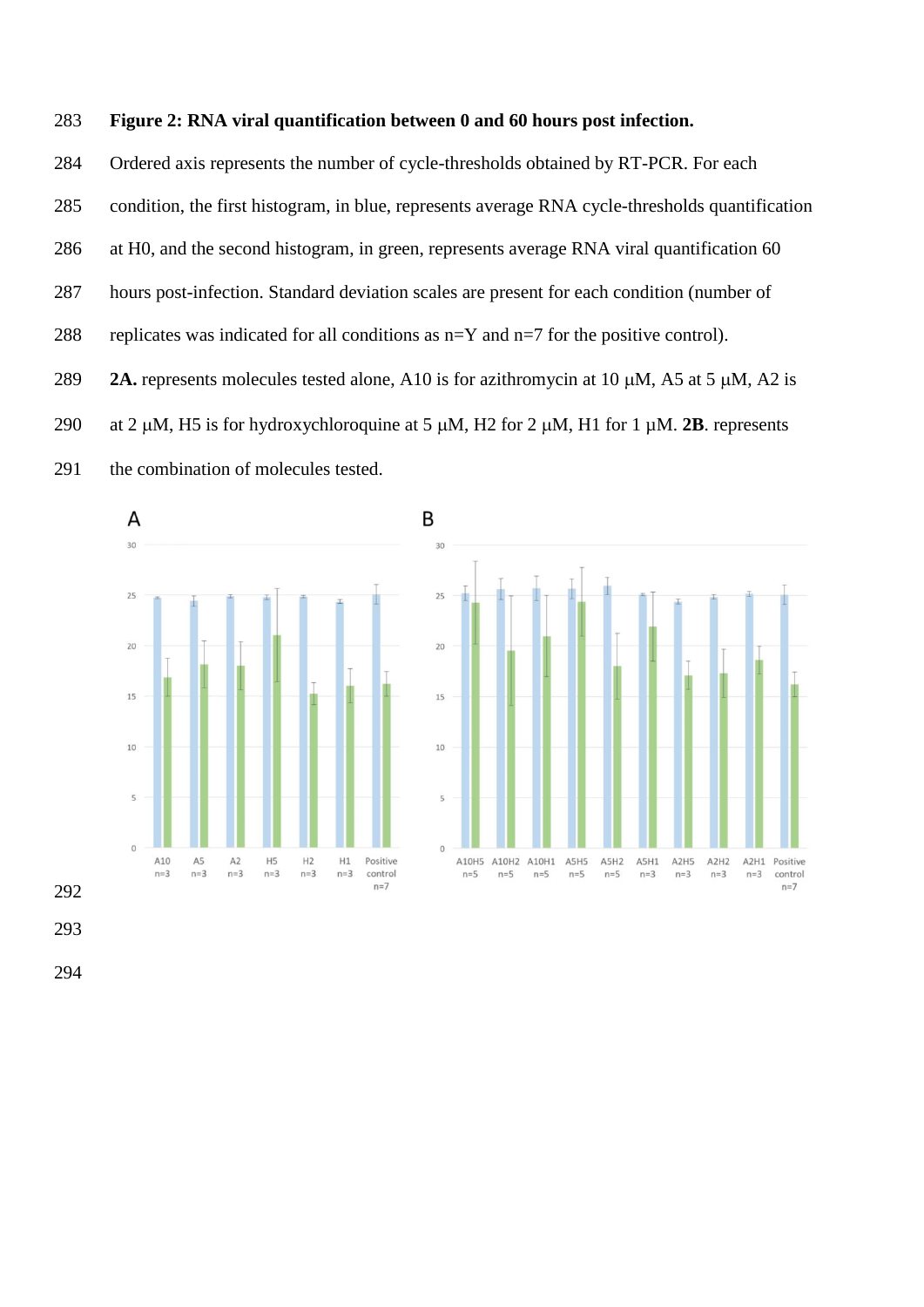### **Figure 3: Observations of infected cells resistant or not to viral replication.**

Pictures were captured on ZEISS AxioCam ERC 5s, 58 hours post infection by the SARS-

CoV 2 strain IHUMI-3. Magnitude X200. **3A-B-C.** overview of the monolayer in each well

298 for the condition of azithromycin 5  $\mu$ M associated with hydroxychloroquine at 5  $\mu$ M, 3D.

299 shows a cytopathic effect observed in one well in the condition azithromycin 10  $\mu$ M

300 combined with hydroxychloroquine at 2  $\mu$ M **3E.** negative control well and **3F.** positive

control well.